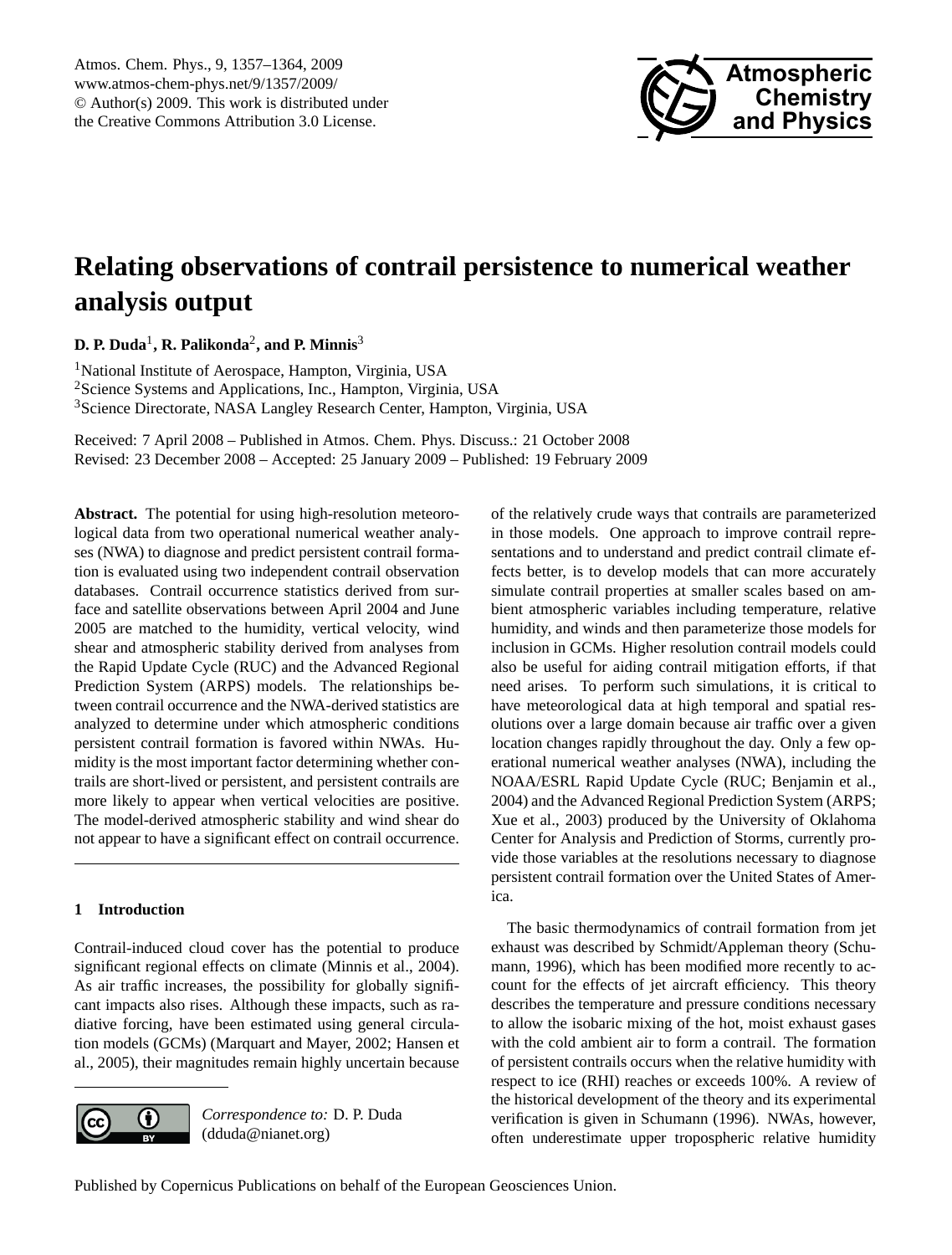GLOBE contrail-reporting schools and cumulative commercial aircraft flight lengths



Fig. 1. Distribution of hourly mean cumulative flight lengths (in km) for all commercial flights with altitudes between 7 and 15 km and 20:00 UTC during November 2004 (see Garber et al., 2005). The crosses and plus signs indicate all GLOBE locations reporting contrail observations between April 2004 and June 2005. The small white crosses represent locations with 30 or fewer total observations, while the larger white crosses are locations with more than 30 total observations. The black plus signs denote locations for each  $1 \times 1$  degree grid box for the time period between  $15:00$ with more than 50 observations taken during mostly clear (cloud coverage less than 25%) conditions.

(UTH) due to large dry biases in the balloon soundings used to construct the analyses and to internal adjustments made to meet the model's physical constraints (Minnis et al., 2005b). Although this dry bias prevents a straightforward determination of persistent contrail formation via Schmidt/Appleman theory, such a dry bias might be correctable if the numerical weather humidity data can be shown to be consistent with the appearance or non-appearance of contrails. Thus, one outstanding problem that must be addressed before a realistic simulation of contrails can be achieved is to determine how accurately the meteorological data provided by the numerical weather analyses and forecasts diagnose contrail formation conditions.

This paper evaluates the potential for using the RUC and ARPS models to diagnose and predict persistent contrail formation conditions using a variety of datasets. To achieve that goal, we match several months of contrail occurrence statistics derived from satellite and surface observations to the NWA-derived humidity, vertical velocity, wind shear and atmospheric stability. The relationships between contrail occurrence and the NWA-derived statistics are then analyzed to determine under which atmospheric conditions the formation of persistent contrails is favored.

#### **2 Data and methodology**

Two independent types of contrail observations are used to evaluate the NWA models. Satellite data can reveal contrails above lower level clouds that are missed by surface observers, but are biased, on average, toward lower occurrence rates. Surface observers can provide more reliable contrail observations and detect some of the thinner contrails missed by the satellite.

#### 2.1 Surface data

The Global Learning and Observations to Benefit the Environment (GLOBE) program collects observations of cloud occurrence and coverage throughout the contiguous United States (CONUS) from primary and secondary schools across the country. (See www.globe.gov for more information about the GLOBE program.) In May 2003, GLOBE initiated a contrail observation protocol to measure and classify contrail observations. A primary goal of the GLOBE program is to use detailed written protocols to enable students to provide scientifically valuable measurements of environmental parameters (Brooks and Mims, 2001). Over 18 500 observations were reported over the region between 1 April 2004 and 27 June 2005. The observations usually include contrail coverage, contrail number, cloud coverage, cloud type and a classification of contrails into three categories, shortlived (SHRT), non-spreading persistent contrails (NSPR), and spreading persistent contrails (SPRD). The contrail categories are defined as follows: short-lived contrails are contrails that dissipate as the aircraft moves across the sky. Persistent contrails are contrails that remain in the sky after the aircraft has flown out of view of the observer. Spreading contrails are defined as persistent contrails wider than the width of a finger held at arm's length. This width corresponds to a contrail that is 2 degrees of arc wide, or at least 350 m wide (based on a contrail altitude of 10 km) (O'Shea, 1991), which is the minimum width expected to be detectable in NOAA's Advanced Very High Resolution Radiometer (AVHRR) imagery. The cloud coverage observations are reported within six categories based on total coverage of non-contrail cloudiness: no clouds (0% coverage), clear (1–9% coverage), isolated (10–24% coverage), scattered (25–49% coverage), broken (50–89% coverage) and overcast (90–100% coverage).

The GLOBE contrail dataset contains observations from 417 schools. The schools are mostly located in highly populated regions with substantial air traffic (Fig. 1). Only 123 of the schools (29.5%) reported more than 30 observations during the 15-month time period, but those schools reported 16 008 observations, 86.5% of the total. Nearly all schools reported only one observation/day. Approximately 92% of all observations were between 14:30 and 20:30 UTC, and nearly 58% of the total were between 16:30 and 18:30 UTC.

To test the quality of the surface-based observations, the set of 11 schools that had at least 50 observations taken under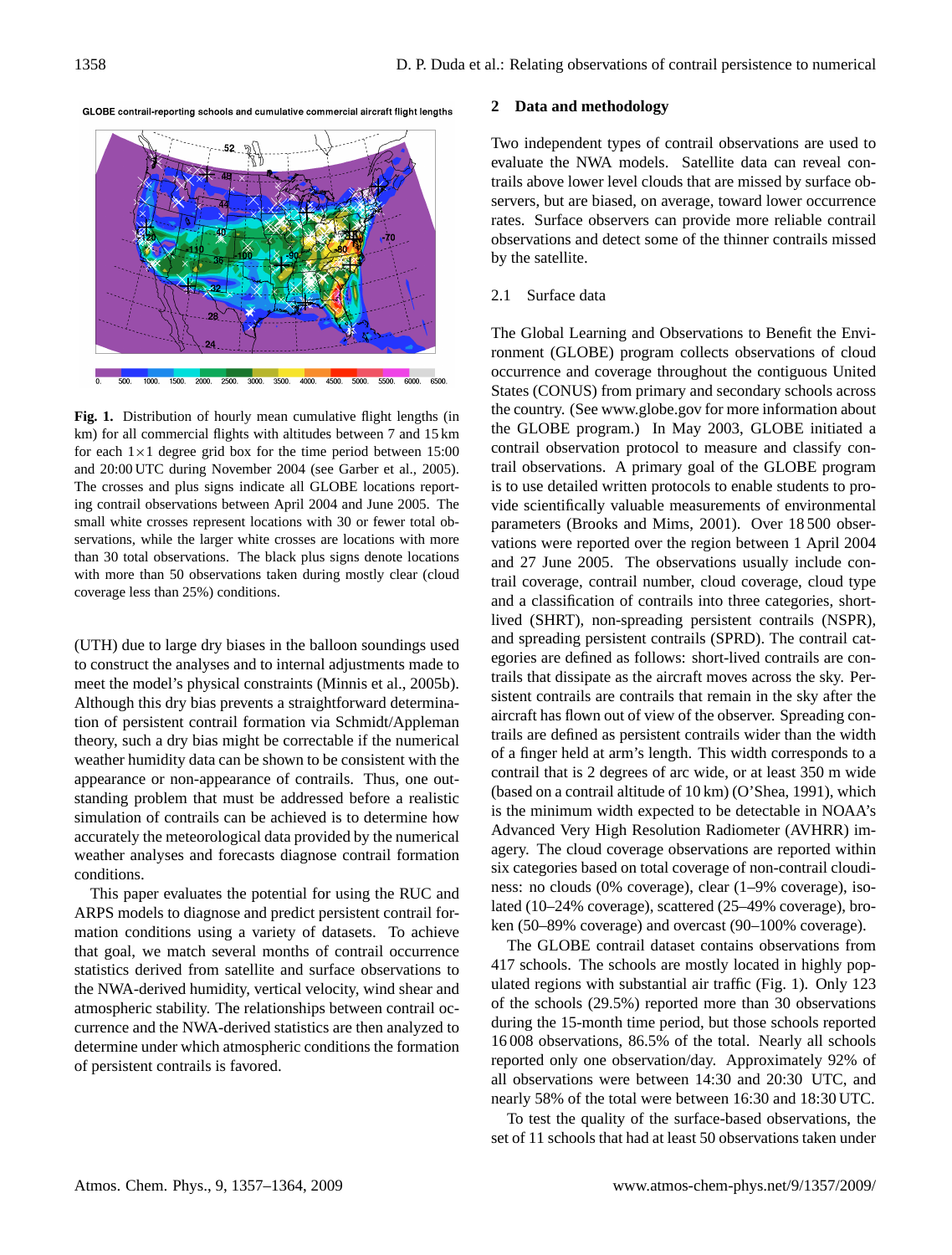| Location          | Lat Lon              | A: Surface(Y)<br>Satellite (Y) | B: Surface(N)<br>Satellite (Y) | C: Surface(Y)<br>Satellite (N) | D: Surface(N)<br>Satellite (N) |
|-------------------|----------------------|--------------------------------|--------------------------------|--------------------------------|--------------------------------|
| Mobile, AL        | $30.70 N - 88.05 W$  | 86.91 (8)                      | 84.09(5)                       | 54.10 (3)                      | 42.96 (48)                     |
| Fayetteville, NC  | $35.05 N - 78.59 W$  | 77.47(8)                       | 79.31(5)                       | 81.00(4)                       | 38,94 (18)                     |
| Norfork, AR       | $36.20 N - 92.27 W$  | 76.35(6)                       | $-(0)$                         | 40.65(22)                      | 38.09(25)                      |
| Mountain Home, AR | $36.24 N - 92.32 W$  | 73.43(6)                       | 74.01(2)                       | 38.03(19)                      | 39.94 (17)                     |
| Hartland, ME      | $44.88 N - 69.45 W$  | 86.58(4)                       | 80.42(1)                       | 63.16(2)                       | 46.01(13)                      |
| Placerville, CA   | $38.78 N - 120.89 W$ | 96.20(18)                      | 64.38(3)                       | 31.44(3)                       | 37.80(11)                      |
| Tucson, AZ        | $32.17 N - 110.44 W$ | $-$ (0)                        | $- (0)$                        | 39.15(2)                       | 43.64 (21)                     |
| Waynesboro, PA    | $39.75 N - 77.57 W$  | 96.40(2)                       | $-$ (0)                        | 25.57(1)                       | 53.32 (15)                     |
| Box Elder, MT     | $48.29 N - 109.87 W$ | 84.29(1)                       | 74.41 (3)                      | 70.58(2)                       | 86.86 (10)                     |
| Whitehall, MI     | $43.38 N - 86.32 W$  | 92.99(5)                       | 94.52(6)                       | $-$ (0)                        | 70.59(24)                      |
| Washington, DC    | $38.56 N - 77.01 W$  | 94.96 (12)                     | 94.92(2)                       | 57.17 (12)                     | 54.36 (10)                     |
| Total             |                      | 88.19 (70)                     | 82.51 (27)                     | 46.50 (70)                     | 48.26 (212)                    |

**Table 1.** Mean of the maximum upper tropospheric relative humidities (in percent) with respect to ice (RHI) collocated with 11 GLOBE surface observation locations under mostly clear skies between April 2004 and June 2005 (number of observations in parentheses). Observations are sorted into four categories based on detection of contrail occurrence by surface and satellite.

mostly clear skies (non-contrail cloud coverage less than 25%) were chosen for closer study. Because these schools provided multiple observations throughout the period, we expect that these locations would be more likely to provide high quality contrail observations among the GLOBE participants than locations with few contrail reports. Figure 1 shows the location of the 11 schools as a large black plus (+) sign. All schools with the exception of Box Elder, Montana are located in regions with substantial commercial air traffic during the typical observation period. From these schools, a uniformly random sample of 379 GLOBE contrail observations were compared with observations of contrail occurrence determined by visual inspection of loops of nearly coincident, multi-spectral Geostationary Operational Environmental Satellite (GOES) imagery (Minnis et al., 2008). The comparison between surface and satellite observations is summarized in Table 1, where the observations are sorted into four categories. Category A indicates that both the surface and satellite observations detected contrails, while category D shows the cases where both methods detected no contrails. Category B includes the occasions when contrail occurrence was detected by satellite but not reported by the student observers, and category C include the observations when the surface observer reported persistent contrails while none were apparent in the satellite imagery. The surface and satellite observations matched nearly 75% of the time (categories A and D), while 18% of the observations were in category C, and the remaining 7% of observations were in category B. As a test of the integrity of the surface and satellite observations, the maximum relative humidity with respect to ice (RHI) within the upper troposphere (between 150 and 400 hPa) was determined from the ARPS analyses for each observation, and the mean for each observation category is presented in Table 1. The mean ARPS RHI for category A observations was 88.2%, while the mean ARPS RHI was only 48.3% when both observations showed no contrails (category D). It is important to note some differences between surface-based and satellitebased observations. Surface observers often miss contrails forming above lower cloudiness (although by choosing only mostly clear observations, this type of error should be minimal here), misidentify linear cloud features as contrails (or contrails as cloud streaks), or record the observation incorrectly in the contrail report. Cloud cover and the misidentification of cloud streets as contrails also hamper the visual detection of persistent contrails in the GOES satellite imagery loops. Surface observers, however, can detect much narrower and probably optically thinner contrails than those seen in the 4-km resolution GOES satellite imagery. Some of the cases where observers reported contrail coverage not seen in the satellite (category C) may have been due to the observation of non-spreading persistent contrails that could not be detected in the GOES imagery loops. In addition, over 75% of the category C reports occurred at only three schools. Due to an ambiguity in the GLOBE contrail reporting form, some schools may have reported short-lived contrails in the contrail coverage fractions, leading to the large number of category C reports for those locations. The lack of any substantial difference in the ARPS RHI between categories C and D at the three schools supports the possibility of this type of error.

#### 2.2 Satellite data

Multi-spectral data from the AVHRR onboard the *NOAA-16* satellite were used to identify linear contrails (Lee, 1989) following the contrail detection algorithm of Mannstein et al. (1999) as applied by Palikonda et al. (2005). The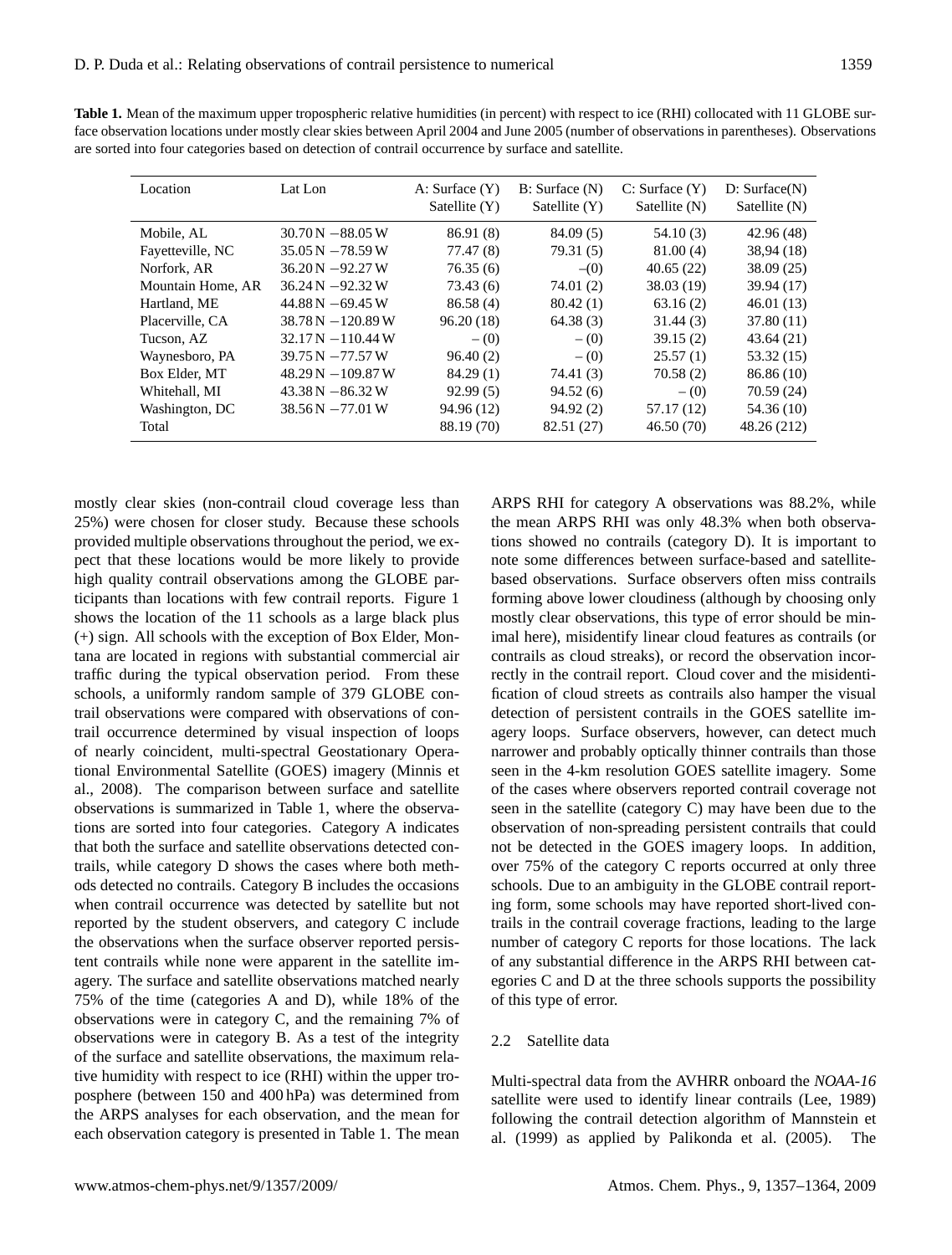Mannstein et al. (1999) algorithm uses a combination of channel 4 (10.8- $\mu$ m) and channel 5 (12.0- $\mu$ m) radiances to identify contrails. Radiance data were collected from 366 mid-afternoon overpasses of the satellite between 16 April 2004 and 27 June 2005 within a  $4\times 6$  degree grid box over eastern Ohio/western Pennsylvania/West Virginia (38°–42° N; 78°–84° W), an area selected because of its heavy commercial air traffic (Garber et al., 2005). During the observation period, contrails were detected within 43.3% of all available grid boxes, while cirrus was detected within 47.7% of the available grid boxes. Minnis et al. (2005a) and Palikonda et al. (2005) found that the technique tends to overestimate contrail coverage by 20–40% mainly because of natural cirrus that appears much like contrails.

#### 2.3 Meteorological data

Meteorological data from the high-resolution, hourly RUC-20 analyses and ARPS analyses and forecasts provide information on temperature, humidity, pressure, and vertical velocity that is matched with each of the surface and satellite observations. The RUC-20 data have a resolution of 20 km, while the ARPS data were obtained from the 27-km resolution, hourly CONUS domain analyses. The ARPS forecasts are 1-day (16–20 h) , 2-day (40–44 h), and 3-day (64–68 h) forecasts from 16:00 UTC to 20:00 UTC.

To match the surface and meteorological data, data from the RUC analyses closest in time with the contrail observations are bi-linearly interpolated to the location of each observation. An observation is not used if the time difference between the observation and the RUC analysis was greater than 1 h. The level between 400 and 150 hPa with the maximum relative humidity with respect to ice  $(RHI<sub>max</sub>)$  is determined from all levels (spaced at every 25 hPa) that have a temperature less than or equal to −40◦C. The temperature constraint was added to eliminate areas where the atmosphere is likely to be too warm to form contrails (Appleman, 1953). Although the observed contrails may have formed at other levels, this level was chosen as the most likely level for contrail formation, and to provide a consistent representation of humidity at typical commercial aircraft flight levels. The probability distribution function of the level of  $RHI<sub>max</sub>$ is roughly Gaussian in shape for both the RUC and ARPS analyses with a maximum around 250 hPa.

All other meteorological data (including vertical velocity) are selected from this level for comparison with the surface observations of contrail occurrence. The vertical shear of the horizontal wind and the temperature lapse rate for the 25-hPa layer below the level of maximum RHI are also computed. The vertical velocity, the lapse rate (a measure of the atmospheric stability) and the vertical shear are expected to influence the spreading rate of persistent contrails (Jensen et al., 1998).

A similar procedure is used to match the ARPS upper tropospheric data with the surface-based contrail observations. The RHI is computed from the ARPS fields of potential temperature and specific humidity at the 25-hPa intervals to determine the level of maximum upper tropospheric humidity.

To compare NWA output with the satellite observations, contrail and cirrus occurrence statistics are derived for each  $1\times1$  degree grid box within the  $4\times6$  degree observation domain. Contrail occurrence is determined for each grid box from the automated linear contrail detection algorithm while cirrus occurrence is determined by visual inspection of infrared imagery from each satellite overpass. Meteorological data (including RHI, vertical velocity, wind shear and atmospheric lapse rate) from the RUC and ARPS are then linearly interpolated to the center of each  $1 \times 1$  degree box within the domain to correlate the meteorological data with the occurrence of contrails and cirrus. Due to gaps in available meteorological data, and to the satellite viewing angle requirements for the contrail detection method, only 5400 grid box matches were available during the observation period.

#### **3 Results**

#### 3.1 Comparison of NWA output with surface observations

Contrail coverage was reported in 27.0% of a total of 18 504 surface observations. At least one persistent (either spreading or non-spreading) contrail was reported in 17.0% of the observations. This frequency is slightly higher than Minnis et al. (1993) for the period of highest contrail occurrence, 1993–1994: 15.2% for unobscured skies. Most of the GLOBE data (80.1%) were taken during the non-summer months when contrail coverage is greater. Similar to the US Air Force observers in the Minnis et al. study, the highest contrail frequencies were reported from October through April (18.8%), while the lowest contrail frequencies were reported from June through September (12.0%). Most of the persistent contrail observations (71.3%) were made in partly cloudy skies (either clear skies, or skies with isolated or scattered cloudiness). Table 2 shows the mean value of  $RHI<sub>max</sub>$ calculated from the collocated RUC and ARPS analyses for several cloudiness categories.

The increase in  $RHI<sub>max</sub>$  with increasing cloud coverage category suggests that the GLOBE cloud and contrail observations were consistent with the numerical weather output, as the largest RHImax values occurred when overcast skies were reported. Although most persistent contrails were observed under partly cloudy conditions, the RHIs computed by both numerical weather analyses were higher when persistent contrails formed than when partly cloudy conditions were reported. Table 2 shows that persistent contrails form as expected in high humidity environments, although a comparison between the mean RHI<sub>max</sub> for persistent contrails (the category NSPR+SPRD) with the minimum RHI required by the Schmidt/Appleman criteria (100%) demonstrates that both models show a dry bias of at least 15 to 38% when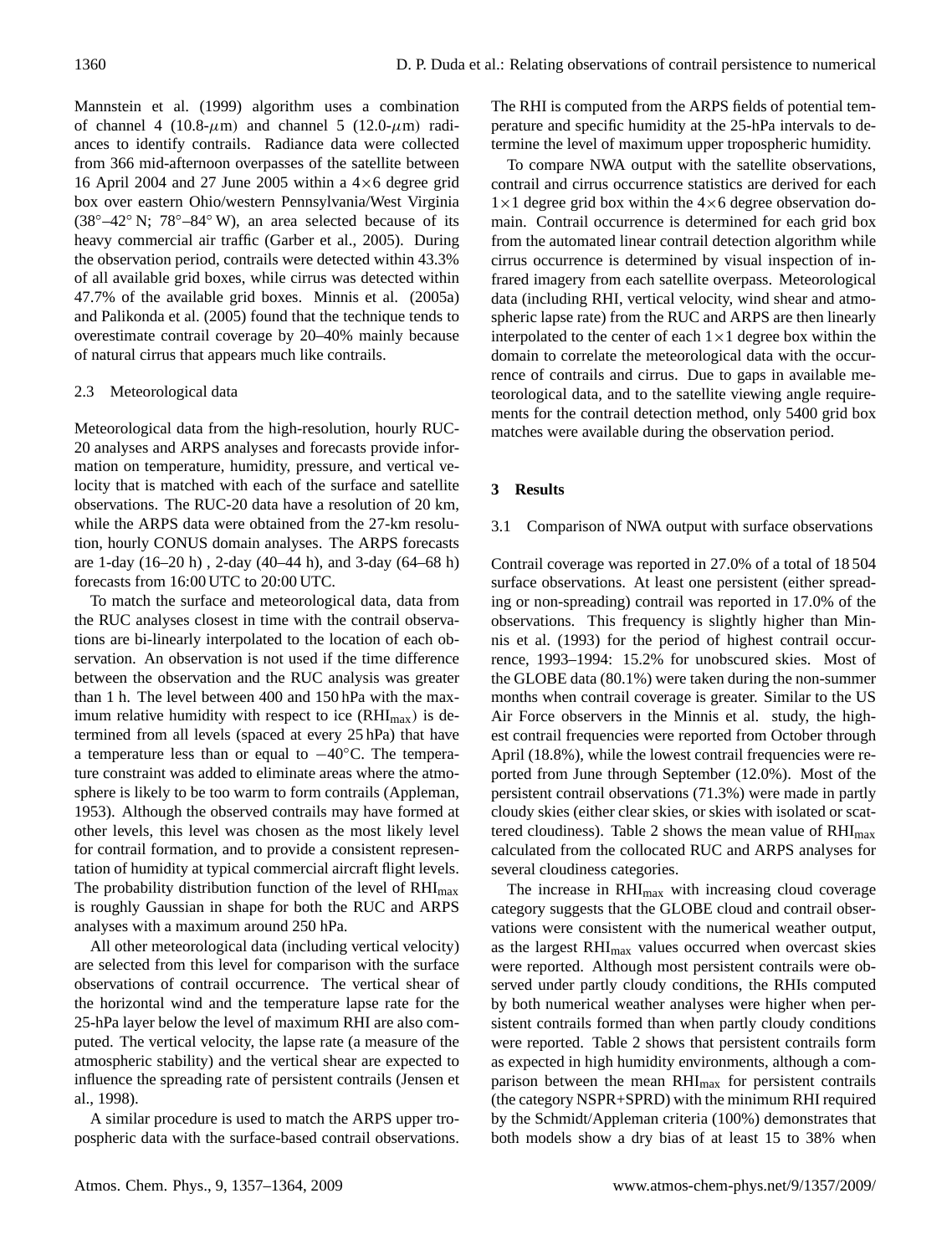**Table 2.** Mean and standard deviation (in parentheses) of the maximum upper tropospheric relative humidities (in percent) with respect to ice (RHI) from RUC and ARPS analyses and from ARPS 1-day, 2-day and 3-day forecasts collocated with GLOBE surface observations between 1 April 2004 and 27 June 2005. The number of GLOBE observations that were matched to the RUC (R obs.) and ARPS (A obs.) analyses for each cloudiness category are also included. The lines in the table indicating contrails are presented in bold print.

|                  | R obs. | <b>RUC</b>   | A obs. | <b>ARPS</b>  | $1$ -day     | $2$ -day     | $3$ -day     |
|------------------|--------|--------------|--------|--------------|--------------|--------------|--------------|
| No cloud         | 1783   | 33.78 (21.4) | 1355   | 51.83 (22.2) | 47.61 (21.8) | 57.14 (22.4) | 59.54 (23.9) |
| Clear            | 2661   | 46.32(25.0)  | 2178   | 65.73(26.1)  | 60.18(25.4)  | 67.63(23.9)  | 68.20 (23.8) |
| <b>SHRT</b> only | 1302   | 47.03 (24.8) | 1116   | 67.08(23.4)  | 61.78(24.7)  | 69.50(22.1)  | 70.40(22.7)  |
| Isolated         | 2017   | 51.72 (26.2) | 1655   | 71.32(25.6)  | 65.25(25.3)  | 70.62 (24.3) | 70.91 (24.3) |
| Scattered        | 3168   | 53.87 (26.6) | 2624   | 72.17 (28.2) | 66.25(26.5)  | 70.90 (24.6) | 70.35 (24.6) |
| Cirrus           | 4472   | 57.63 (25.7) | 3676   | 78.03 (25.2) | 71.62(24.2)  | 74.79 (22.4) | 73.73 (23.0) |
| <b>Broken</b>    | 3433   | 59.03 (27.0) | 2902   | 77.76 (27.4) | 70.61 (26.9) | 72.99 (24.9) | 72.20(25.4)  |
| <b>NSPR</b> only | 892    | 62.18(24.6)  | 735    | 82.57(24.6)  | 75.88 (20.9) | 77.80 (20.4) | 75.45(23.1)  |
| $NSPR + SPRD$    | 2294   | 62.27(24.9)  | 1895   | 84.66 (22.4) | 77.58 (20.8) | 79.13(20.2)  | 77.19(22.0)  |
| <b>SPRD</b> only | 1001   | 62.08(25.4)  | 834    | 85.59(22.7)  | 77.54(21.1)  | 79.35(20.7)  | 77.79(21.3)  |
| Overcast         | 5060   | 65.85(27.5)  | 4247   | 85.63 (27.5) | 74.43 (26.8) | 73.94 (26.4) | 71.48 (27.1) |
|                  |        |              |        |              |              |              |              |

compared to contrail formation theory. The contrail observations with the highest average  $RHI<sub>max</sub>$  conditions occurred when persistent spreading contrails were present. The dry bias is expected as both models limit upper tropospheric moisture. Even though ice supersaturation is common in the upper troposphere and RHI has been measured to be as high as 150% (e.g., Miloshevich et al., 2001), both the RUC and the ARPS analyses contain at most only slight ice supersaturations which likely appear incidentally as the result of numerical issues. The RUC-20 analyses do not allow RHI to exceed 100% by more than a few percent at pressures below 300 hPa. The RUC-20 mean value of RHI for overcast clouds is ∼15% less than that found by Minnis et al. (2005b) when comparing RUC-2 RHI with clouds having temperatures below −40◦C. This difference reflects the change in upper tropospheric humidity processing scheme between RUC-2 and RUC-20 to limit RHI artificially in the RUC-20. The ARPS analyses allow some ice supersaturation, although RHI values rarely exceed 112%. No ice supersaturation occurs in the ARPS forecasts; the maximum RHI is only 100 percent. This difference between the analyses and forecasts could account for the marked drop in the RHI values in the forecasts shown in Table 2.

Table 3 shows the mean values of vertical velocity (vv), vertical wind shear (vs), and atmospheric lapse rate (lr) from the RUC and ARPS collocated with the surface contrail observations from GLOBE. Although most persistent contrails were reported under partly cloudy conditions, the RUC and ARPS vertical velocities were larger than the mean vertical velocities reported under such cloudiness conditions. When persistent contrails were present, the vertical shear of the horizontal wind was similar to the shear analyzed under typical partly cloudy conditions. The temperature lapse rate at the level of maximum RHI indicates the stability of the atmosphere where contrails form, and helps determine the

**Table 3.** Mean vertical velocity in  $\text{cm s}^{-1}$  (vv), mean vertical shear of the horizontal wind in m  $s^{-1}$  km<sup>-1</sup> (vs), and mean lapse rate in K km−<sup>1</sup> (lr) computed from RUC and ARPS analyses collocated with GLOBE surface observations between April 1, 2004 and June 27, 2005. The lines in the table indicating contrails are presented in bold print.

|                  | $vv$ (cm s <sup>-1</sup> ) |             | $\text{vs}$ (m s <sup>-1</sup> km <sup>-1</sup> ) |             | $\ln(K \text{ km}^{-1})$ |             |
|------------------|----------------------------|-------------|---------------------------------------------------|-------------|--------------------------|-------------|
|                  | <b>RUC</b>                 | <b>ARPS</b> | <b>RUC</b>                                        | <b>ARPS</b> | <b>RUC</b>               | <b>ARPS</b> |
| No cloud         | $-1.16$                    | $-0.66$     | 3.94                                              | 3.42        | $-6.77$                  | $-6.00$     |
| Clear            | $-0.71$                    | $-0.53$     | 4.10                                              | 3.66        | $-7.01$                  | $-6.43$     |
| <b>SHRT</b> only | $-0.56$                    | $-0.57$     | 3.84                                              | 3.55        | $-7.11$                  | $-6.56$     |
| <b>Isolated</b>  | $-0.18$                    | $-0.18$     | 4.11                                              | 3.57        | $-7.12$                  | $-6.82$     |
| Scattered        | $+0.04$                    | $-0.31$     | 4.11                                              | 3.60        | $-7.07$                  | $-6.85$     |
| Cirrus           | $+0.11$                    | $-0.15$     | 4.12                                              | 3.73        | $-7.24$                  | $-7.02$     |
| <b>Broken</b>    | $+0.81$                    | $+0.20$     | 4.22                                              | 3.79        | $-7.14$                  | $-7.06$     |
| <b>NSPR</b> only | $+0.50$                    | $+0.05$     | 4.22                                              | 3.70        | $-7.33$                  | $-7.07$     |
| NSPR+ SPRD       | $+0.37$                    | $+0.10$     | 4.18                                              | 3.66        | $-7.35$                  | $-7.18$     |
| <b>SPRD</b> only | $+0.31$                    | $+0.19$     | 4.14                                              | 3.66        | $-7.34$                  | $-7.28$     |
| Overcast         | $+2.05$                    | $+1.04$     | 4.57                                              | 4.22        | $-7.24$                  | $-7.19$     |

depth of persistent contrails. Contrails are expected to be thicker vertically as the magnitude of the lapse rate increases (i.e., the atmosphere becomes less stable). Although Table 3 shows that the largest mean lapse rates occur in both the RUC and ARPS analyses when spreading persistent contrails are reported, the differences in the lapse rate are not large enough to be statistically significant.

### 3.2 Comparison of NWA output with satellite observations

Figure 2 presents normalized probability density histograms of RHI computed using the  $1 \times 1$  degree grid boxes from the satellite overpasses. In Fig. 2a, RHI values from the RUC and ARPS models are separated into grid boxes containing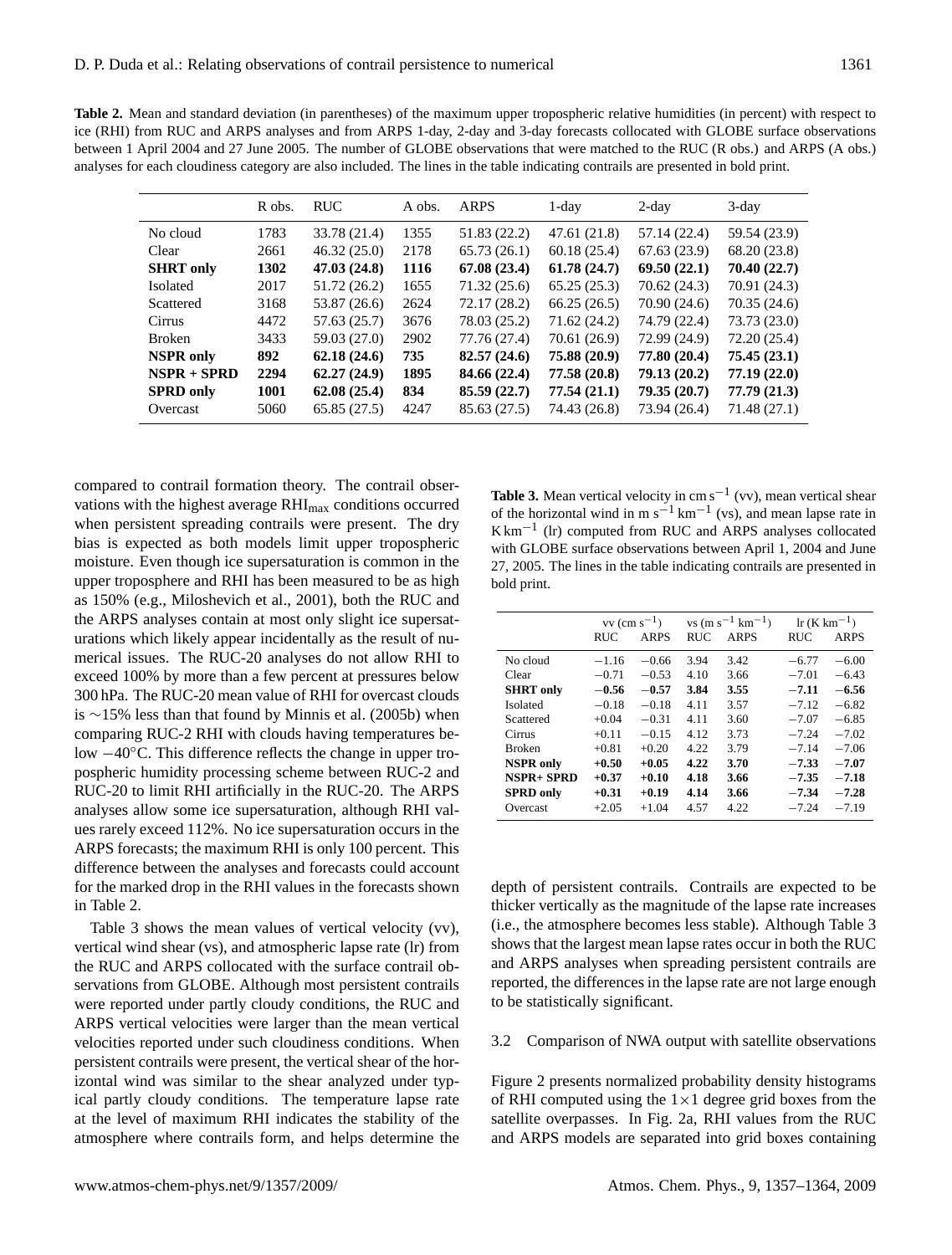

with respect to ice (RHI) computed from RUC and ARPS analyses collocated with NOAA-16 observations of the occurrence or non-occurrence of persistent contrails between 1 April 2004 and **Fig. 2a.** Normalized probability distributions of relative humidity 27 June 2005.

**Table 4.** Optimum RHI-based ARPS and RUC forecast skill statistics determined from *NOAA-16* measurements of cirrus and contrail occurrence for OH/PA/WV region from 366 afternoon overpasses from 16 April 2004 to 27 June 2005.

| Cirrus              | Optimum RHI | Hit Rate | <b>Bias Ratio</b> | <b>HSS</b> |
|---------------------|-------------|----------|-------------------|------------|
| <b>ARPS</b>         | 78          | 0.779    | 0.967             | 0.556      |
| <b>RUC</b>          | 62          | 0.756    | 1.004             | 0.512      |
| ARPS 1-day forecast | 76          | 0.732    | 0.960             | 0.461      |
| ARPS 2-day forecast | 76          | 0.632    | 1.092             | 0.265      |
| ARPS 3-day forecast | 80          | 0.552    | 0.933             | 0.097      |
| Contrail            |             |          |                   |            |
| <b>ARPS</b>         | 74          | 0.614    | 1.159             | 0.228      |
| <b>RUC</b>          | 62          | 0.589    | 1.106             | 0.173      |
| ARPS 1-day forecast | 70          | 0.613    | 1.146             | 0.227      |
| ARPS 2-day forecast | 77          | 0.572    | 1.123             | 0.143      |
| ARPS 3-day forecast | 80          | 0.545    | 0.985             | 0.075      |

contrails (dashed lines) and boxes with no contrails (solid lines). The contrail distributions are skewed toward higher RHI values, but the "no contrail" distributions are relatively uniform. The distributions in Fig. 2b, which are separated by the presence or absence of cirrus, show a clear distinction in the humidity between the cirrus and non-cirrus grid boxes. Figure 2b suggests that the NWAs may be better at predicting cirrus than contrail occurrence. The demarcation seen in Fig. 2b suggests that for the ARPS analyses, a simple threshold near 75% RHI would accurately predict cirrus occurrences while for the RUC analyses the best threshold would be between 60 and 65%.

To assess the skill level of such an RHI-based forecast, three measures of forecasting skill were computed. The skill scores were constructed using a simple 2-by-2 forecast matrix with the following outcomes:  $a$  is the number of cases



with respect to ice (RHI) computed from RUC and ARPS analyses collocated with NOAA-16 observations of the occurrence or nonoccurrence of cirrus between 1 April 2004 and 27 June 2005. **Fig. 2b.** Normalized probability distributions of relative humidity

where the RHI is at or above the threshold and cloud is observed in the grid box (hits);  $b$  is the number of cases where RHI is at or above the threshold but no cloud is observed (false alarms);  $c$  is the number of cases where RHI is below the threshold but a cloud is observed (misses); and  $d$  is the number of cases where RHI is below the threshold and no cloud is observed (correct rejections). The three skill measures are:

*Hit rate*. The hit rate is  $\frac{a+d}{a+b+c+d}$ , and represents the percentage of forecasts in which the method correctly predicted the observed event.

*Bias ratio*. The bias ratio is computed from  $\left(\frac{a+b}{a+c}\right)$ , and measures the tendency of a forecast method to overor under-forecast the occurrence of contrails or cirrus. A perfectly unbiased method would have a bias ratio of 1.00, while values below unity indicate that the cirrus/contrail occurrence is under-forecasted, and values above unity indicate that cirrus/contrail occurrence is over-forecasted.

*Heidke Skill Score* (HSS). The HSS is calculated as HSS= $2(ad-bc)/[(a+c)(c+d)-(a+b)(b+d)]$  (see Wilks, 1995). This measure of forecasting skill compares the hit rate of the forecast method with the hit rate achieved with a random forecast. Perfect forecasts have an HSS of one, forecasts equal in skill to the random forecast have an HSS of zero, while a negative HSS indicates that the forecasts are less skillful than random forecasts.

Table 4 shows the hit rate, bias ratio and HSS computed for the best-case RHI threshold chosen for each NWP analysis/forecast for both cirrus and contrail occurrence. The optimal RHI for each case was determined by finding the particular RHI threshold that maximizes HSS. The HSS-optimized thresholds also tended to have the highest hit rates, and the bias ratios usually were close to 1.00.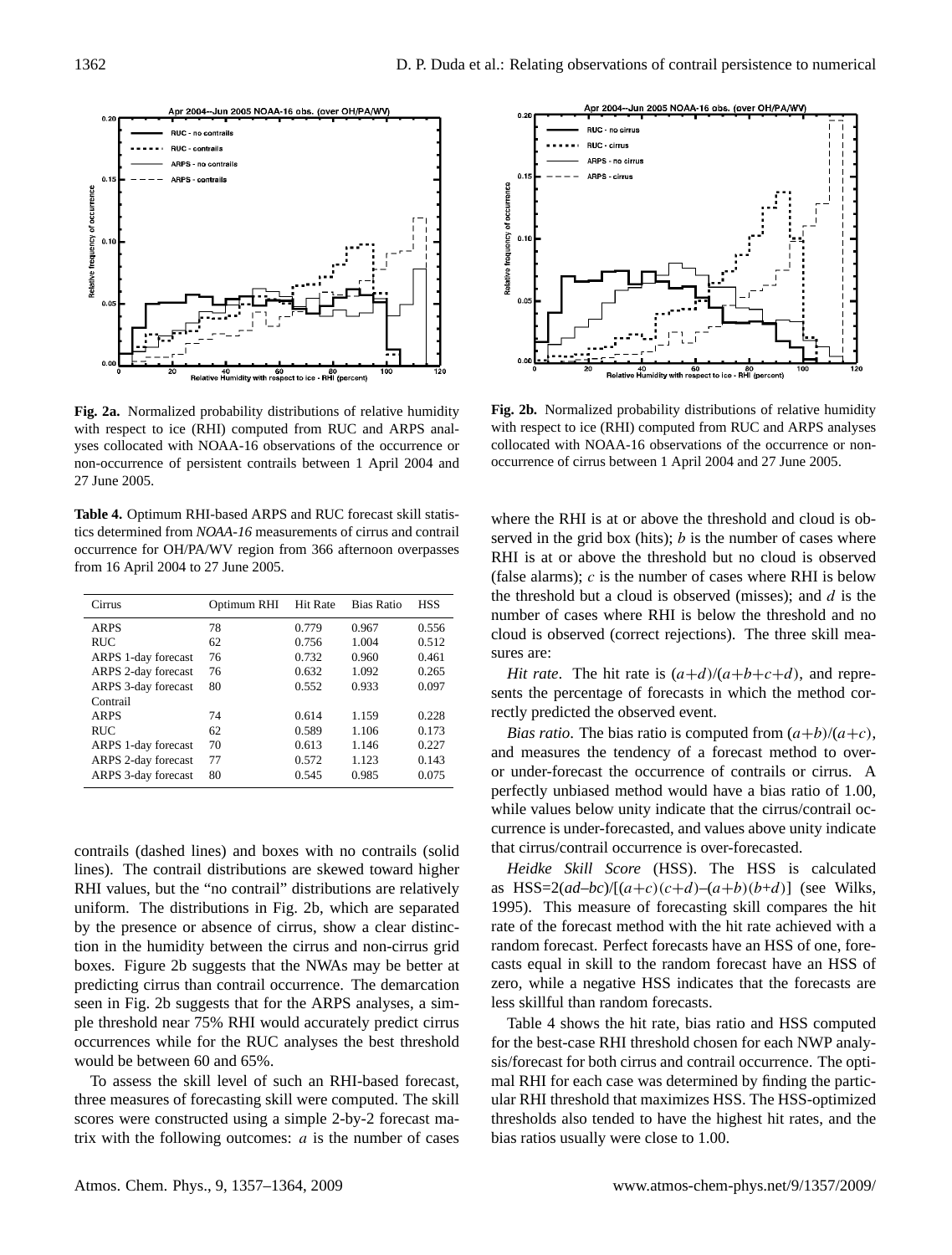To test the significance of the HSS in the contrail cases (compared to a random forecast), the variance of HSS within 1000 series of random contrail predictions were compared to the HSS computed for the contrail cases. For each series, random contrail predictions were determined for each satellite grid box using uniformly distributed random numbers and the mean contrail occurrence within the grid boxes (approximately 0.46). The HSS of the random forecasts were computed for each series, and the distribution of HSS for the 1000 runs were plotted to determine the variance of the HSS. The variance of HSS in the random forecasts is a function of the total number of contrail forecasts (i.e., grid boxes) within a series. For the RUC and ARPS analyses (5401 grid boxes), the HSS was no more than  $+0.050$  and no less than  $-0.043$ . The ARPS 3-day forecasts had the smallest number of available grid boxes (2385), so that the range in HSS for the random 3-day forecasts ranged from +0.067 to −0.053. We expect that the HSS in all of the contrail cases (except perhaps the 3-day forecasts, which had an HSS equal to 0.075) are beyond at least three times the standard deviation of the HSS in the random forecasts, and thus are statistically significant.

As might be expected based on an inspection of Fig. 2, the cirrus occurrence forecasts were much better than the contrail occurrence forecasts for both analyses. Because cirrus and contrails can only form in supersaturated regions, the optimal RHI should be at least 100%. Thus, both the RUC and the ARPS have a dry bias. Some dry bias is expected because the model analyses produce a grid average relative humidity such that the model would have an RHI of 100% only when the entire grid box were covered in clouds, which usually does not occur when persistent contrails are observed from the surface. The difference in the skill scores between the RUC and ARPS analyses is not as large as the difference in the cirrus skill scores compared to the contrail skill scores. The higher cirrus skill scores suggest that the model analyses do a better job representing the areas of UTH associated with cirrus than regions where persistent contrails appear. This may be related to the difficulty of the RUC and ARPS to assimilate contrail observations in their analyses.

#### **4 Discussion and conclusions**

The results in Table 2 confirm that relative humidity is the most important factor determining whether contrails are short-lived or persistent. Although most surface observations of contrails occur in clear or partly cloudy skies, the UTH observed when persistent contrails form is typically much higher than the average humidities observed under partly cloudy conditions, or when only short-lived contrails are reported. In contrast, the RHI values reported when spreading persistent contrails are observed are nearly the same as the RHI when non-spreading persistent contrails are reported.

Vertical velocity also appears to influence where persistent contrails may form. Persistent contrails are more likely to appear when the vertical velocities are positive than when negative. Although both vertical shear and atmospheric lapse rate probably influence contrail spreading, these two variables appear to be less important in determining whether contrails will spread than the other factors. It is likely that sufficient UTH and positive vertical velocities help to make contrails deep enough and long-lived so that the wind shear can spread the clouds. Another result of this study is that the upper tropospheric RHI in the RUC/ARPS analyses correlates well with satellite observations of cirrus (probably due to the assimilation of cirrus coverage in the models), but the prognosis of contrails from relative humidity analyses is complicated by the occasional lack of contrail formation when UTH is high. This may be the result of cirrus clouds competing with contrails for atmospheric moisture and obscuring the detection of any contrails that formed. It might also be due to errors in the UTH diagnosed by the models, or simply to the lack of jet air traffic in the region. Other factors that can affect the determination of contrails or cirrus from NWAs are input data such as satellite radiances or cloudtop heights. Inclusion of those parameters into the numerical weather assimilation can, in many instances, force the model to increase or decrease the UTH to match the observations resulting in the relatively good diagnoses of cirrusrelated parameters seen here. However, such data are available only in an analysis model and would only contribute to the diagnoses in a forecast model indirectly by improving the forecast. A comparison of the forecast skill statistics in Table 4 shows that the simple RHI threshold model loses much forecast skill in predicting cirrus occurrence after 24 h.

Because the intent of this paper is to demonstrate the overall applicability of NWA data to predict contrail occurrence, no consideration is given here to the spatial or seasonal variations in these atmospheric variables. More insight may be gained in future studies by looking at spatial or seasonal differences in the contrail occurrence data.

Although the meteorological data within the RUC and ARPS analyses are qualitatively consistent with contrail formation theory, direct quantitative agreement with Schmidt/Appleman theory is not currently possible due to the artificial upper limits placed on UTH in both analyses. This arbitrary cutoff of supersaturation removes information about the humidity field that prevents a straightforward application of Schmidt/Appleman theory, which requires accurate temperature and relative humidity data. The results of Table 4 demonstrate that forecast models based on RUC/ARPS humidity alone have limited skill in diagnosing contrail occurrence. Despite these results, the humidity data do show some consistency with persistent contrail occurrence, and it is likely that contrail forecasts could be improved by using logistic regression (Jackson et al., 2001; Travis et al., 1997) or other statistical methods that can include several meteorological parameters in the prognosis. We plan such a multivariable analysis in an ongoing study. In addition, Burkhardt et al. (2008) used assumptions about the subgrid variability in